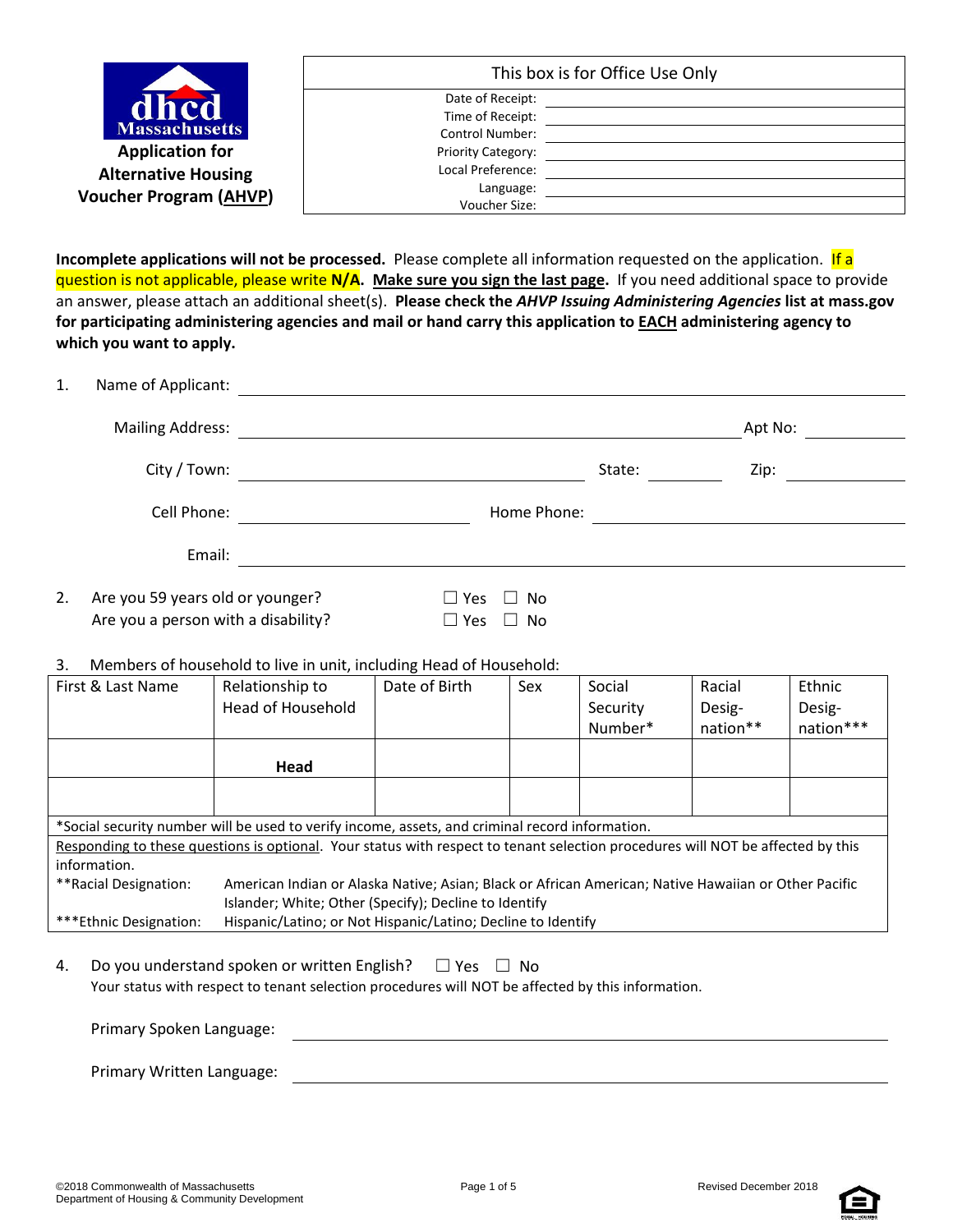5. **Homeless Priority**: If you want to apply for a Homeless Priority, you must first be considered homeless. NOTE: AHVP's definition of homeless is NOT the same as those used by homeless shelters or Section 8. Residing in a homeless shelter will NOT automatically qualify you as a Homeless Priority applicant.

"Homeless" is defined by state regulations as an applicant who is (you must be able to check ALL boxes):

- $\Box$  Without a place to live or who is in a living situation in which there is a significant, immediate and direct threat of life or safety that would be alleviated by placement in an appropriate unit;
- $\Box$  Who has not caused or substantially contributed to the situation;
- $\Box$  Who has made reasonable efforts to prevent or avoid the situation and to locate alternative housing; and
- $\Box$  Who is displaced or about to be displaced from his/her primary residence.

If you think you meet the definition of homeless, please select the category below that best describes your situation. Homelessness MUST be due to one of the categories below to qualify for Homeless Priority.

- $\Box$  Displaced by No-fault of Applicant (i.e. No-fault eviction)
- ☐ Displaced by Severe Medical Emergency
- ☐ Displaced by Domestic Violence
- ☐ Displaced by Natural Forces (i.e. Fire, Flood, Earthquake)
- $\square$  Displaced by Public Action (i.e. Urban renewal, eminent domain)
- $\Box$  Displaced by Public Action (i.e. Condemnation of home)

## **If you are applying for a Homeless Priority, you MUST ATTACH VERIFICATION of your situation to be eligible.**

| 6. | Local Preference: In order to receive a local preference, you must live or work in the same city/town as an |
|----|-------------------------------------------------------------------------------------------------------------|
|    | AHVP Issuing Administering Agency (see list at mass.gov) AND submit this application with appropriate       |
|    | verification directly to <b>EACH</b> administering agency.                                                  |

|    | Do you currently reside in the same City/Town that the administering agency to which<br>you are applying is located in?         | Town:         |        |
|----|---------------------------------------------------------------------------------------------------------------------------------|---------------|--------|
|    | If yes, please attach verification of your principle residence, such as a lease, utility bill,<br>or state-issued photo ID.     | $\Box$ Yes    | ∣ I No |
|    | Do you currently work in the same City/Town that the administering agency to which you<br>are applying is located in?           | Town:         |        |
|    | If yes, please attach verification of your employment or offer of employment, such as<br>a pay stub or employment offer letter. | $\Box$ Yes    | l I No |
| 7. | <b>Veteran Preference:</b>                                                                                                      |               |        |
|    | Are you or a member of your household a Veteran of the U.S. Armed Forces?                                                       | Yes<br>$\Box$ | No.    |
|    | Are you or a member of your household a spouse, surviving spouse, dependent parent or                                           | Yes.          | - No   |

| To apply for Veteran Preference, you MUST ATTACH Veteran's Department of Defense Form DD214. |               |     |  |  |  |  |
|----------------------------------------------------------------------------------------------|---------------|-----|--|--|--|--|
| End Date:<br>Start Date:                                                                     |               |     |  |  |  |  |
| Please enter the dates of service of the Veteran:                                            |               |     |  |  |  |  |
| child, or divorced spouse with a dependent child of a Veteran of the U.S. Armed Forces?      |               |     |  |  |  |  |
| Are you or a member of your nousehold a spouse, surviving spouse, dependent parent or        | $\square$ Yes | No. |  |  |  |  |

8. Do you have any special needs due to a disability or need a reasonable accommodation?  $\Box$  Yes  $\Box$  No

If so, please specify:

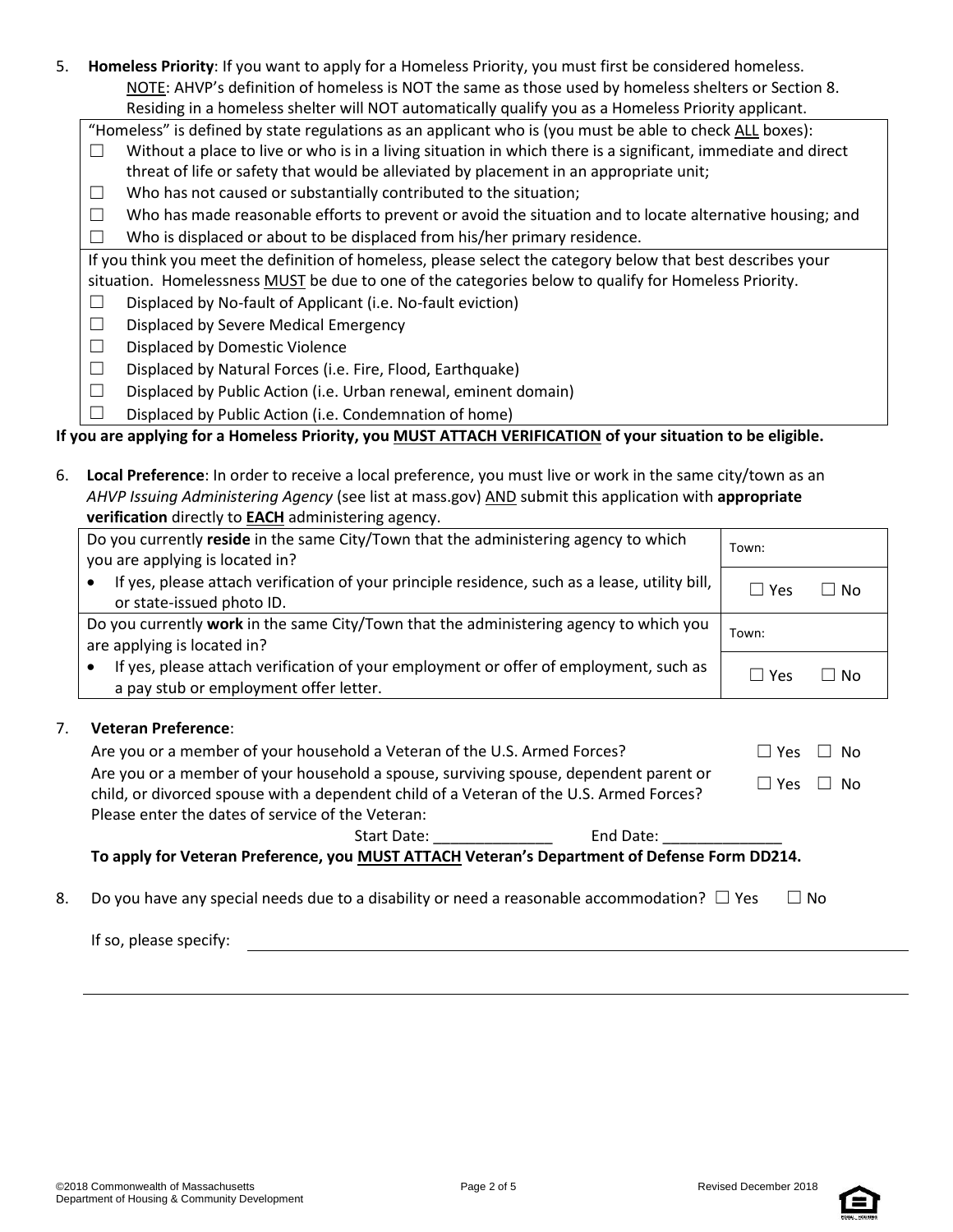9. Emergency Contact: Name of a relative or friend NOT planning to live with you. We will contact this person if we are unable to reach you in case of an emergency.

| Name:        | Relationship: |        |         |  |
|--------------|---------------|--------|---------|--|
| Address:     |               |        | Apt No: |  |
| City / Town: |               | State: | Zip:    |  |
| Cell Phone:  | Home Phone:   |        |         |  |
| Email:       |               |        |         |  |

## 10. **Income Before Deductions:** Estimate the Gross Income anticipated for ALL household members from ALL sources for the next 12 months. Specify all sources.

|                       |                                | Name of Employer or | Gross Income for |
|-----------------------|--------------------------------|---------------------|------------------|
| Household Member Name |                                | Source of Income    | Next 12 Months   |
|                       | Salary & Wages, including      |                     |                  |
|                       | Overtime & Tips                |                     | \$               |
|                       | Salary & Wages, including      |                     |                  |
|                       | Overtime & Tips                |                     | \$               |
|                       | Net Income from                |                     |                  |
|                       | <b>Business or Profession</b>  |                     | \$               |
|                       | Unemployment or                |                     |                  |
|                       | <b>Disability Compensation</b> |                     | \$               |
|                       | TAFDC, EAEDC, or               |                     |                  |
|                       | <b>Public Assistance</b>       |                     | \$               |
|                       | Regular Child Support &        |                     |                  |
|                       | <b>Alimony Payments</b>        |                     | Ş                |
|                       | Social Security Benefits &     |                     |                  |
|                       | SSI, including SSDI & SSP      |                     | \$               |
|                       | <b>VA Disability</b>           |                     |                  |
|                       | Income                         |                     | \$               |
|                       | Pensions, Annuities,           |                     |                  |
|                       | Dividends, and Interest        |                     | \$               |
|                       | Other Income:                  |                     |                  |
|                       |                                |                     |                  |

**Total Gross Income: \$**

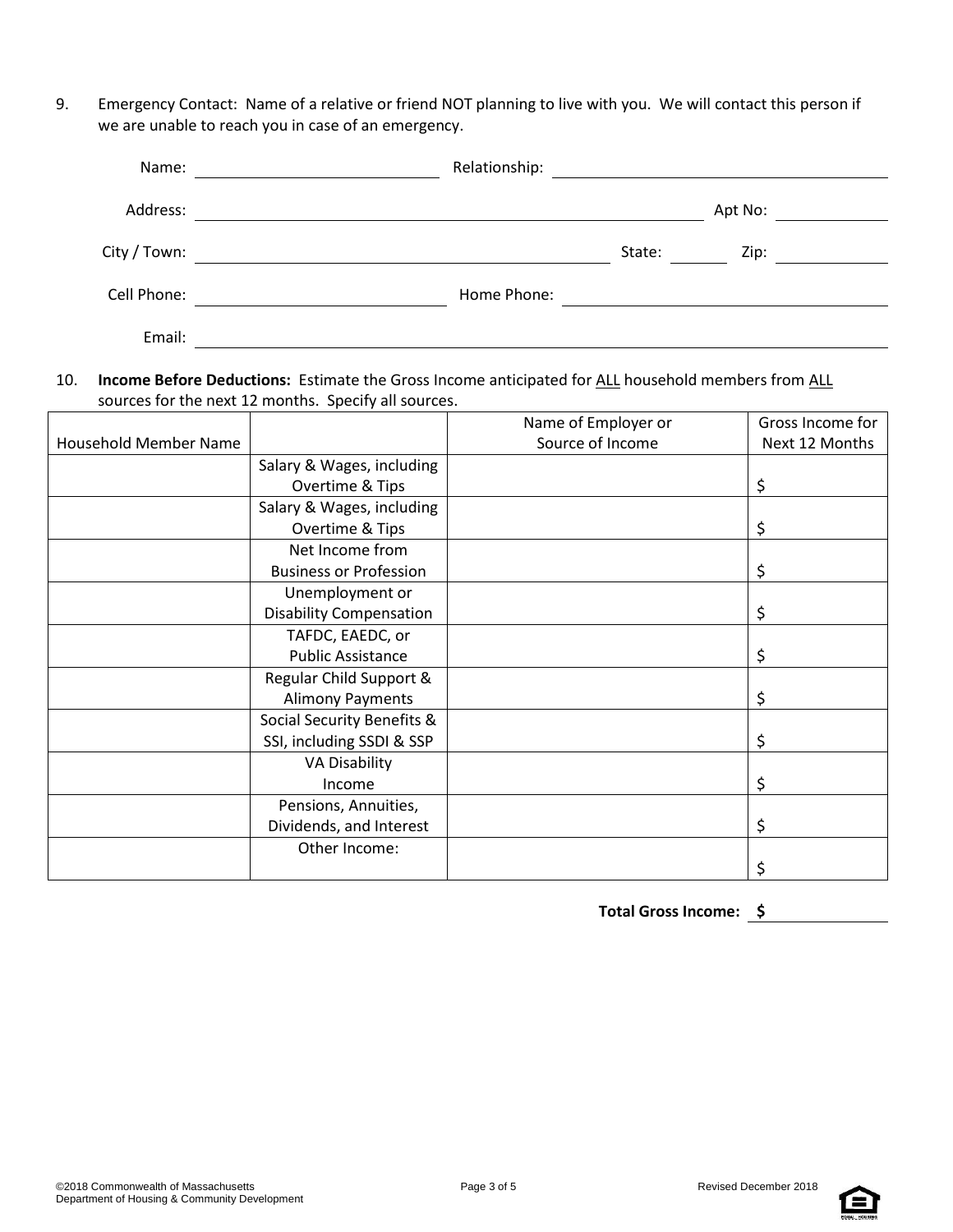11. **Assets:** List below the assets of everyone to live in the unit. Include **all** bank accounts, stocks and bonds, trusts, real estate, etc. **DO NOT** include daily use clothing, furniture or cars. Use additional paper if necessary.

|                                                                                                                                                                                                                                                                                                                                                                           |                                                                                                         | Asset Value or         | Name of Financial                                                                                          |                         |  |  |
|---------------------------------------------------------------------------------------------------------------------------------------------------------------------------------------------------------------------------------------------------------------------------------------------------------------------------------------------------------------------------|---------------------------------------------------------------------------------------------------------|------------------------|------------------------------------------------------------------------------------------------------------|-------------------------|--|--|
| Household Member                                                                                                                                                                                                                                                                                                                                                          | Asset Type                                                                                              | <b>Current Balance</b> | Institution                                                                                                | Account No.             |  |  |
|                                                                                                                                                                                                                                                                                                                                                                           |                                                                                                         |                        |                                                                                                            |                         |  |  |
|                                                                                                                                                                                                                                                                                                                                                                           |                                                                                                         | \$                     |                                                                                                            |                         |  |  |
|                                                                                                                                                                                                                                                                                                                                                                           |                                                                                                         |                        |                                                                                                            |                         |  |  |
|                                                                                                                                                                                                                                                                                                                                                                           |                                                                                                         | \$                     |                                                                                                            |                         |  |  |
|                                                                                                                                                                                                                                                                                                                                                                           |                                                                                                         | \$                     |                                                                                                            |                         |  |  |
|                                                                                                                                                                                                                                                                                                                                                                           |                                                                                                         |                        |                                                                                                            |                         |  |  |
|                                                                                                                                                                                                                                                                                                                                                                           |                                                                                                         | \$                     |                                                                                                            |                         |  |  |
| Do you own any                                                                                                                                                                                                                                                                                                                                                            | If yes, please<br>$\Box$ Yes                                                                            |                        |                                                                                                            |                         |  |  |
| real estate?                                                                                                                                                                                                                                                                                                                                                              | provide the address:<br>$\Box$ No                                                                       |                        |                                                                                                            |                         |  |  |
|                                                                                                                                                                                                                                                                                                                                                                           | Have you sold, transferred or given away any real                                                       | $\Box$ Yes             | If yes, provide date                                                                                       |                         |  |  |
|                                                                                                                                                                                                                                                                                                                                                                           | property or assets in the last three (3) years?                                                         | $\Box$ No              | of sale / transfer:                                                                                        |                         |  |  |
|                                                                                                                                                                                                                                                                                                                                                                           |                                                                                                         |                        |                                                                                                            |                         |  |  |
| Amount of the sale / transfer:                                                                                                                                                                                                                                                                                                                                            | \$.                                                                                                     |                        | Value of the sale / transfer:<br>\$                                                                        |                         |  |  |
|                                                                                                                                                                                                                                                                                                                                                                           |                                                                                                         |                        |                                                                                                            |                         |  |  |
| 12.                                                                                                                                                                                                                                                                                                                                                                       |                                                                                                         |                        | Expenses: Estimate the amount you will spend, if any, on the following categories over the next 12 months. |                         |  |  |
| Un-reimbursed                                                                                                                                                                                                                                                                                                                                                             |                                                                                                         |                        |                                                                                                            |                         |  |  |
| <b>Medical Expenses:</b>                                                                                                                                                                                                                                                                                                                                                  | - \$                                                                                                    | Health Insurance:      | $\zeta$                                                                                                    | Child Care:<br>$\zeta$  |  |  |
| Alimony or Child                                                                                                                                                                                                                                                                                                                                                          |                                                                                                         |                        | Other (i.e. care of disabled household member or homemaking                                                |                         |  |  |
| <b>Support Payments:</b>                                                                                                                                                                                                                                                                                                                                                  | \$                                                                                                      |                        | and travel expenses for disabled household member)                                                         | \$                      |  |  |
| 13.<br>If yes, Name of Head of<br>Household at that time:                                                                                                                                                                                                                                                                                                                 | Have you, or any member of your household, ever received<br>housing assistance from any housing agency? |                        | $\Box$ Yes<br>No<br>$\Box$                                                                                 |                         |  |  |
| Name of Housing Agency:                                                                                                                                                                                                                                                                                                                                                   |                                                                                                         |                        |                                                                                                            |                         |  |  |
|                                                                                                                                                                                                                                                                                                                                                                           |                                                                                                         |                        |                                                                                                            |                         |  |  |
| Date Moved Out:                                                                                                                                                                                                                                                                                                                                                           |                                                                                                         |                        |                                                                                                            |                         |  |  |
|                                                                                                                                                                                                                                                                                                                                                                           |                                                                                                         |                        |                                                                                                            |                         |  |  |
| Reason Moved Out:                                                                                                                                                                                                                                                                                                                                                         |                                                                                                         |                        |                                                                                                            |                         |  |  |
|                                                                                                                                                                                                                                                                                                                                                                           | Where you terminated for cause? $\Box$ Yes                                                              | $\Box$ No              | Do you owe any money, back rent,<br>or damages to the housing agency?                                      | $\Box$ Yes<br>$\Box$ No |  |  |
| If Yes to either above,                                                                                                                                                                                                                                                                                                                                                   |                                                                                                         |                        |                                                                                                            |                         |  |  |
| please explain:                                                                                                                                                                                                                                                                                                                                                           |                                                                                                         |                        |                                                                                                            |                         |  |  |
| Are you, any member of your household, or any member of your immediate family or<br>14.<br>$\Box$ Yes<br>$\square$ No<br>your household member's immediate family an employee or board member of any<br>housing agency? If so, this will not necessarily disqualify your application.<br>If yes, Name of the employee or board member:<br>If yes, Name of housing agency: |                                                                                                         |                        |                                                                                                            |                         |  |  |
|                                                                                                                                                                                                                                                                                                                                                                           |                                                                                                         |                        |                                                                                                            |                         |  |  |
| <b>Rental History</b><br>15.                                                                                                                                                                                                                                                                                                                                              |                                                                                                         |                        |                                                                                                            |                         |  |  |
|                                                                                                                                                                                                                                                                                                                                                                           | Do you owe any previous property owner money for damages or unpaid rent?                                |                        | $\Box$ Yes                                                                                                 | ∟ No                    |  |  |
|                                                                                                                                                                                                                                                                                                                                                                           | Have you ever been evicted from a rental unit for cause?                                                |                        | $\Box$ Yes                                                                                                 | ⊿ No                    |  |  |
| If Yes to either, please explain:                                                                                                                                                                                                                                                                                                                                         |                                                                                                         |                        |                                                                                                            |                         |  |  |